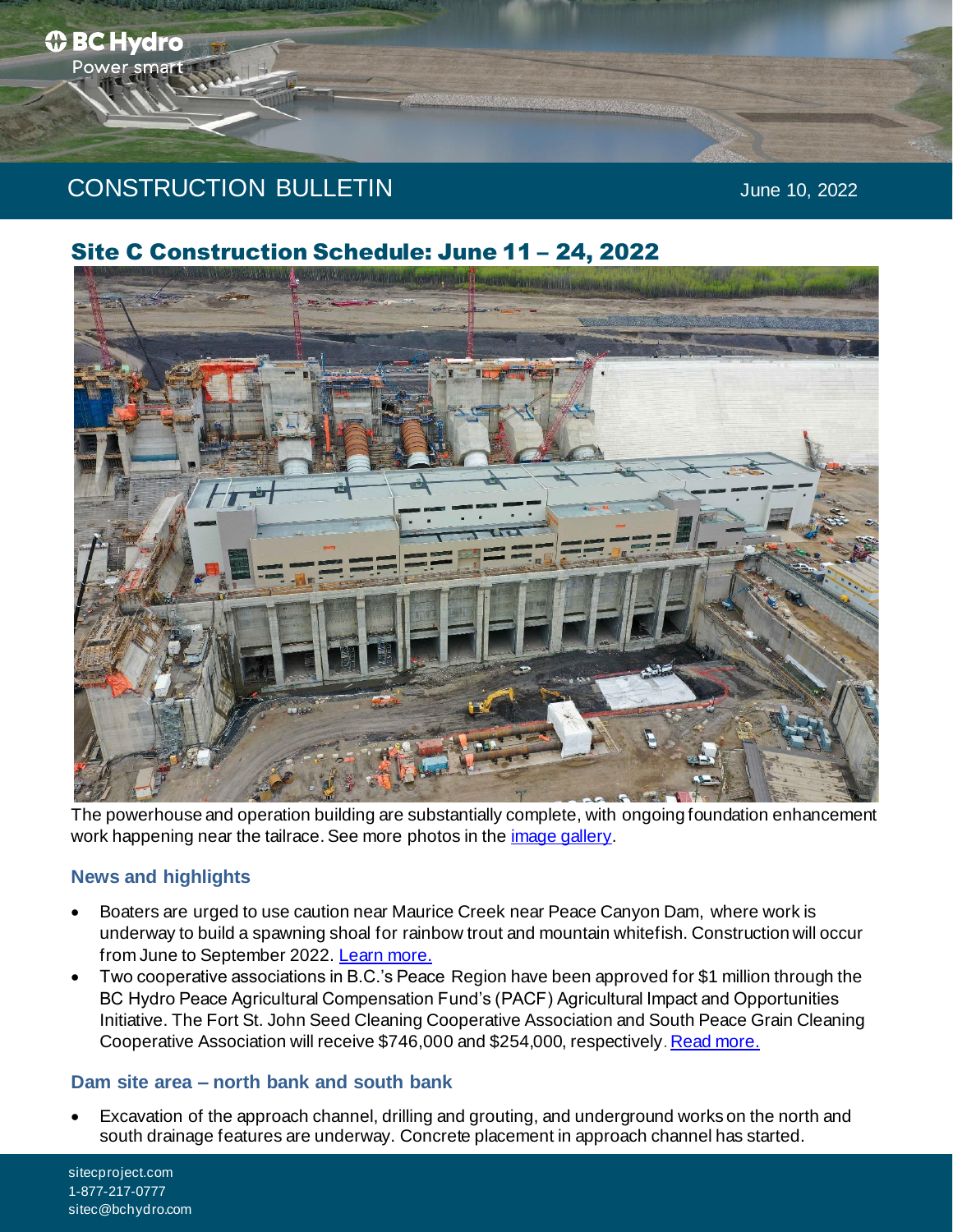- Powerhouse, spillway, and dam and core buttress construction continues. This includes concrete placements at the powerhouse, intakes, and spillways. Installation of penstock segments also continues.
- Penstock sections will continue to be delivered to site for the last penstock unit installation which will begin in mid June.
- Powerhouse Balance of Plant; installation of cable tray and other electrical components has started on the generator floor. The mechanical contractor has started applying coatings in the draft tube cone access area.
- Installation of steel piles and tailrace excavation continue as part of the right bank foundation [enhancements.](https://www.sitecproject.com/construction-activities/foundation-enhancements) The piles extend the foundation further into the bedrock.
- Turbine and generator components and materials continue to be delivered to site, and some to storage, for future installation. To date, three of six turbines have arrived at site and the fourth turbine runner is being stored off-site. The remaining two runners will likely be delivered next winter when road conditions allow.
- Installation of turbine embedded parts continues in the powerhouse, and generator rotors are being assembled in the main service bay.
- Clearing and road construction activities to access aggregate sources on the south bank (Area E and Area 24) and north bank (Howe Pit) are underway.
- Construction of foundations for three 500-kilovolt transmission lines between the Site C Substation and the Site C Powerhouse will continue.

# **Highway 29 realignments**

• [Visit our website](https://www.sitecproject.com/construction-activities/highway-29) for Highway 29 schedules, maps, and construction updates.

# *Cache Creek East (596-metre-long bridge and six-kilometre-long highway realignment)*

- Construction of the highway grade will continue including crushing of aggregates in Peaceview Pit.
- The installation of formwork and rebar will continue for the construction of the cast-in-place concrete bridge deck. The installation of the concrete bridge deck and parapets will occur in sections. This may require 24-hour operations.
- The construction of a new distribution line adjacent to the new highway alignment may occur.

# *Halfway River (1.05-kilometre-long bridge and a three-kilometre-long highway realignment)*

- Earthworks on the east and west bridge approaches will continue, including asphalt paving.
- There will be single lane alternating traffic during removal of existing pavement and paving of tie -ins.

# *Farrell Creek East (3.5-kilometre-long highway realignment)*

• Construction will continue, including completion of outstanding drainage works, installation of riprap and preparation of the paving surface for the top layer of asphalt.

# *Farrell Creek (417-metre-long bridge and 1.9-kilometre-long highway realignment)*

- The installation of formwork and rebar on the bridge deck will continue. This may require single lane alternating traffic.
- Construction of the east abutment, including installation of formwork and rebar, will continue. Concrete pouring will occur.
- Construction of the earthworks for the east and west tie-ins will resume, including hauling of aggregates from Peaceview Pit and placement on the new highway alignment.
- The construction of a new distribution line may occur.

# *Dry Creek (158-metre-long bridge and 1.5-kilometre-long highway realignment)*

sitecproject.com 1-877-217-0777 sitec@bchydro.com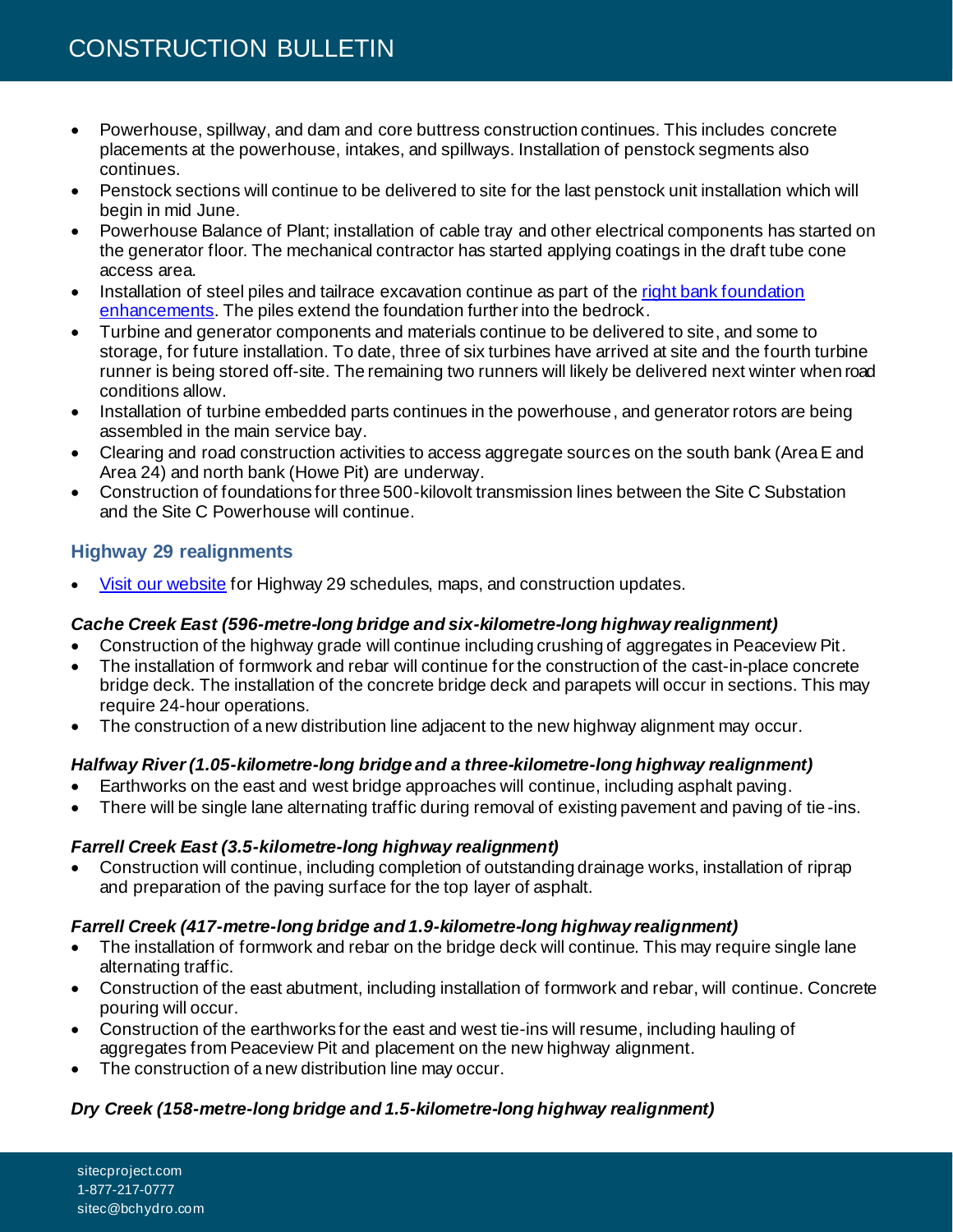- Construction will continue, including the construction of future fish habitat, which involves placing, grading, and contouring gravels.
- The installation of drainage ditches, culverts, removal of unsuitable materials from the future roadbed and the hauling and placement of aggregates will occur.
- Construction of slope stabilization measures within the Dry Creek valley will continue. Removal of temporary construction bridges may occur.

# *Lynx Creek (152-metre-long bridge and 8.5-kilometre-long highway realignment)*

- The Contractor will be hauling and placing aggregates and riprap along the highway alignment. Riprap may be hauled from Portage Mountain and stockpiled on site.
- Processing of aggregate adjacent to Highway 29 and on Gates Island will continue.
- The construction of the cast-in-place concrete bridge deck will occur in multiple lifts. This may require 24-hour operations.
- The installation of a new distribution line on the new highway alignment may occur.
- The construction of the future Lynx Creek boat launch will continue.

# **Fish habitat construction near Old Fort**

- Construction of the access road from the dam site to the island near the community of Old Fort, east of the dam site, will continue over the next month.
- Clearing of the regrowth vegetation on the island will be completed when water levels are conducive to fording the back channel.
- In river excavation will not start until prep work is completed on the island.

# **Hudson's Hope shoreline protection berm**

- Th[e construction of a 2.6-kilometre-long berm](https://www.sitecproject.com/hudsons-hope) to protect the shoreline of Hudson's Hope is in progress. Work includes hauling and placing of berm filter, berm fill and riprap to bring the berm up to the design elevation. Riprap may be hauled to site from Portage Mountain Quarry and Commotion Creek Quarry near Chetwynd.
- Hauling and placement of stockpiled aggregate on the berm will continue.
- The installation of piping and other materials for a future reservoir water intake may occur.
- The installation of drainage ditches and culverts will continue.
- The restoration of a borrow pit on the berm site will begin, including grading, placement of topsoil and hydroseeding.
- Water quality monitoring has been installed in the Peace River and a swift water rescue team is operating in the river during the work. Boaters are asked to obey signage and stay clear of the work area for safety reasons.
- We continue to work with the Ministry of Transportation and Infrastructure regarding the road maintenance of Canyon Drive.

# **Portage Mountain Quarry**

- Road and quarry maintenance will continue to maintain safe access to the site.
- Rock hauling will continue from the Portage Mountain Quarry and stockpile areas to the berm worksite; hauling may resume to Highway 29 construction at Lynx Creek.

# **Reservoir area**

- Field investigations may occur.
- Construction of fish habitat on the south bank of the reservoir near Maurice Creek will occur, including site preparation, gravel hauling and in river placement of material.

sitecproject.com 1-877-217-0777 sitec@bchydro.com